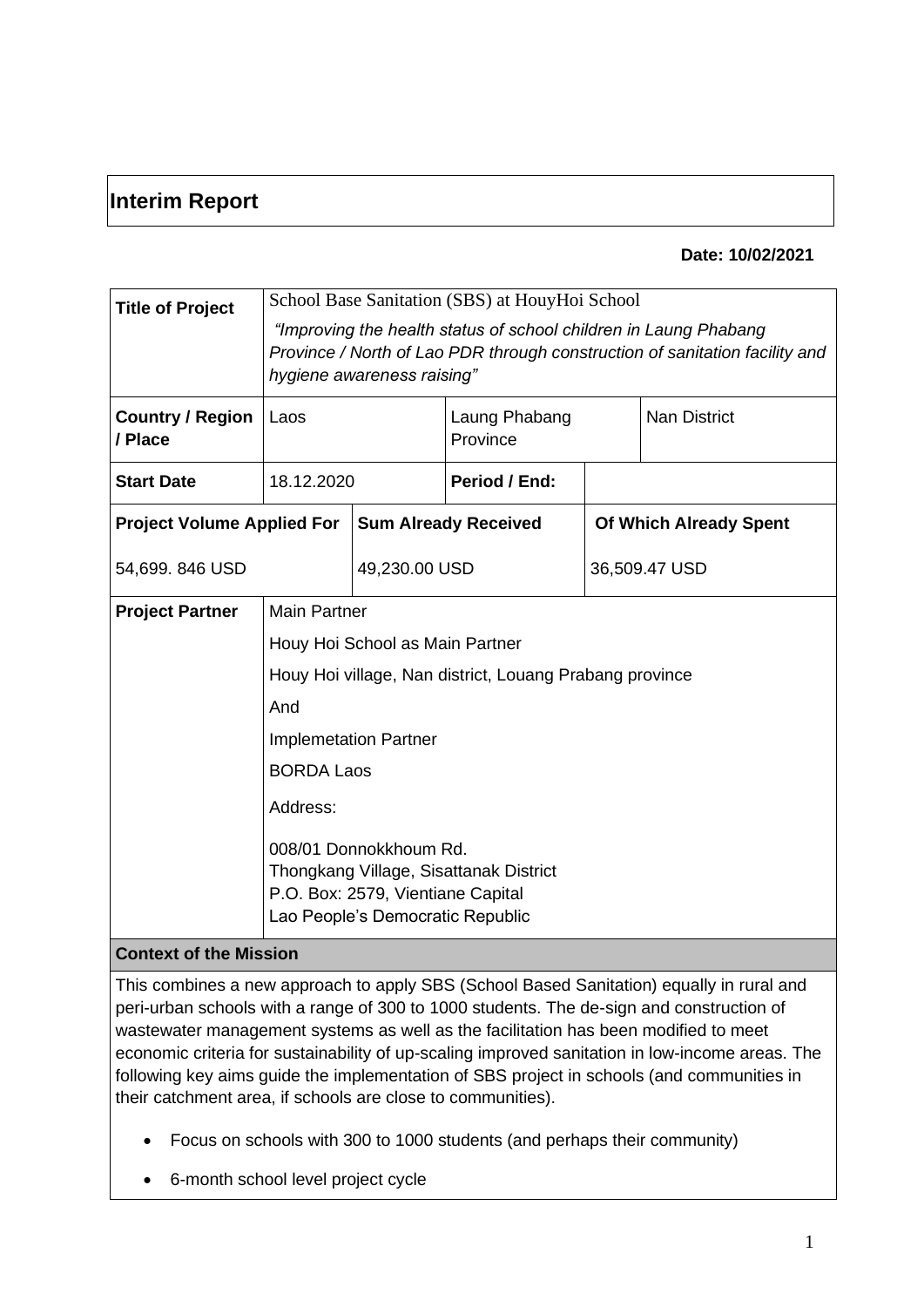- Minimized capacity building with a focus on strengthening existing institutional structures (local school and community leaders)
- Health & hygiene promotion campaign
- Sustainable low-cost WASH facilities using local labour and material

## **Primary Objective**

- The primary (social) objective is to improve public health and awareness amongst students and teachers.

- Building school WASH institutions
- Promoting Health & Hygiene Education (HHE)

#### **Secondary Objective**

- The secondary objective is to improve water quality: Improving WASH facilities including onsite wastewater treatment and Operation & Maintenance (O&M)

#### **Results Achieved**

- All Stakeholders and beneficiaries were informed about SBS project at the informing meeting
- The SBS project informing meeting was conducting on  $15<sup>th</sup>$  January 2021. There are 19 participants attended to meeting. At the meeting, Mr. Vansoukkhy informed the local authorities and stakeholders that the Houyhoi school got the fund from Noknoi Foundation from to implement the SBS project. Then he presented about the project background and introduced about SBS package as well as project implementation. After that, he leaded to discussion about the components of the sanitation infrastructure design for this school which including DEWATS and toilet, hand washing, male urinate box and one toilet room for disable people. And he presented about DEWATS construction guideline focus on how to construct in each step and explained clearly why it need to do. After that, he presented about the SOP which focus on the WASH committee responsibilities, HIE implementation, project documentation and capacity building for users and beneficiaries as well as the operator. Then he encouraged stakeholders to contribute to the project.
- 1) The WASH/SBS committees' structure and responsibilities were explained to all stokeholds. After that, the WASH committees were set up.
- *Integrated school sanitation facilities are under constructed. There are* 6*75 students and 50 teachers will able to access to access the functioning gender segregated toilet and handwashing facilities.* Construction team was trained, and construction works of sanitation facilities is 50% finished, wastewater treatment plant (DEWATS) is 70% finished, a water supply 100%. All construction work progress is 60% finish.
- Set up WASH committee and all project documents are being prepared

How can one check that the results have been achieved?

- Social:

In line with the project implementation, a HIE will be carried out. Thus, a baseline is established before project implementation. Shortly after the start of operation as well as 12 months after the start of operation, HIE follow-ups are conducted, which show the improvement of health and hygiene in a synthesis report. Due to the fact that there are too